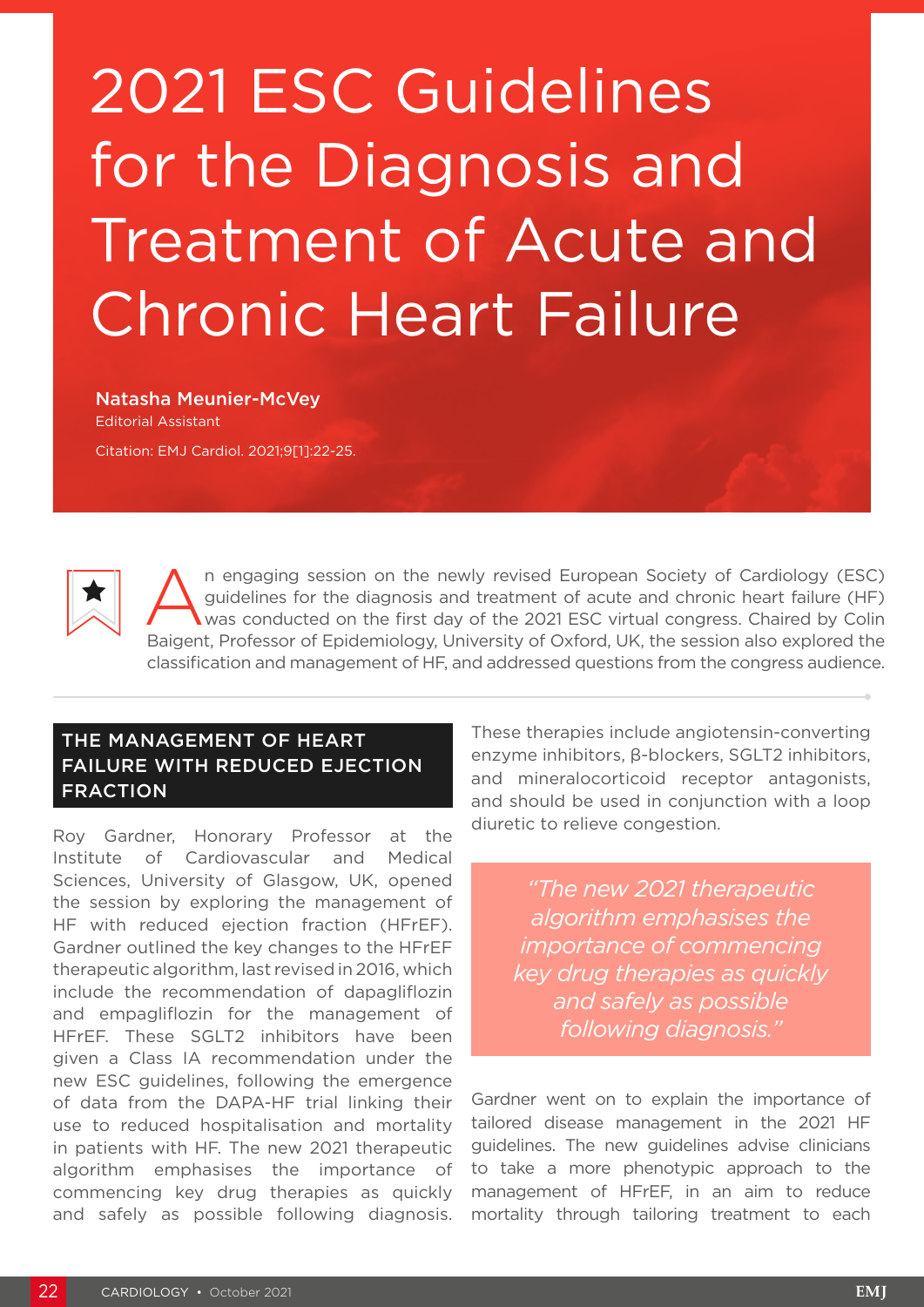patient. Aside from the disease-modifying therapies that can be prescribed, selected patients can also be offered device therapy, heart transplantation, or specific treatments for comorbidities. Device therapies for patients with advanced HF include mechanical circulatory support of various forms. Gardner also discussed methods to improve patient quality of life, such as exercise rehabilitation and multidisciplinary care.

# DIAGNOSIS AND TREATMENT OF HEART FAILURE WITH MILDLY REDUCED EJECTION FRACTION AND HEART FAILURE WITH PRESERVED EJECTION FRACTION

Carolyn Lam, Professor of Duke-NUS Cardiovascular Academic Clinical Programme, Singapore, presented a session on the diagnosis and treatment of HF with mildly reduced ejection fraction (HFmrEF), and HF with preserved ejection fraction (HFpEF). Lam began by defining HF as "a clinical syndrome consisting of cardinal symptoms that may be accompanied by signs." The speaker then went on to explain the diagnostic algorithm of HF, which begins with the clinical assessment of these signs through ECG to determine underlying cardiac abnormalities. The left ventricular ejection fraction (LVEF) is then assessed for HF classification; an LVEF of ≤40% indicates HFrEF, 41–49% HFmrEF, and ≥50% HFpEF.

One of the most notable changes from the 2016 guidelines in this area of HF is the modification of the term 'HF with midrange ejection fraction' to 'HF with mildly reduced ejection fraction'. This change was implemented following evidence demonstrating that patients with HFmrEF could benefit from similar therapies to those recommended for individuals with HFrEF. A table of recommendations for HFmrEF treatment has also been added to the guidelines, an area which was previously merged with HFpEF treatments.

Lam explained the challenges related to the diagnosis of HFpEF and outlined the guideline alterations implemented to improve this. The 2021 guidelines now outline a simplified approach to HF diagnosis, which focuses on the most widely

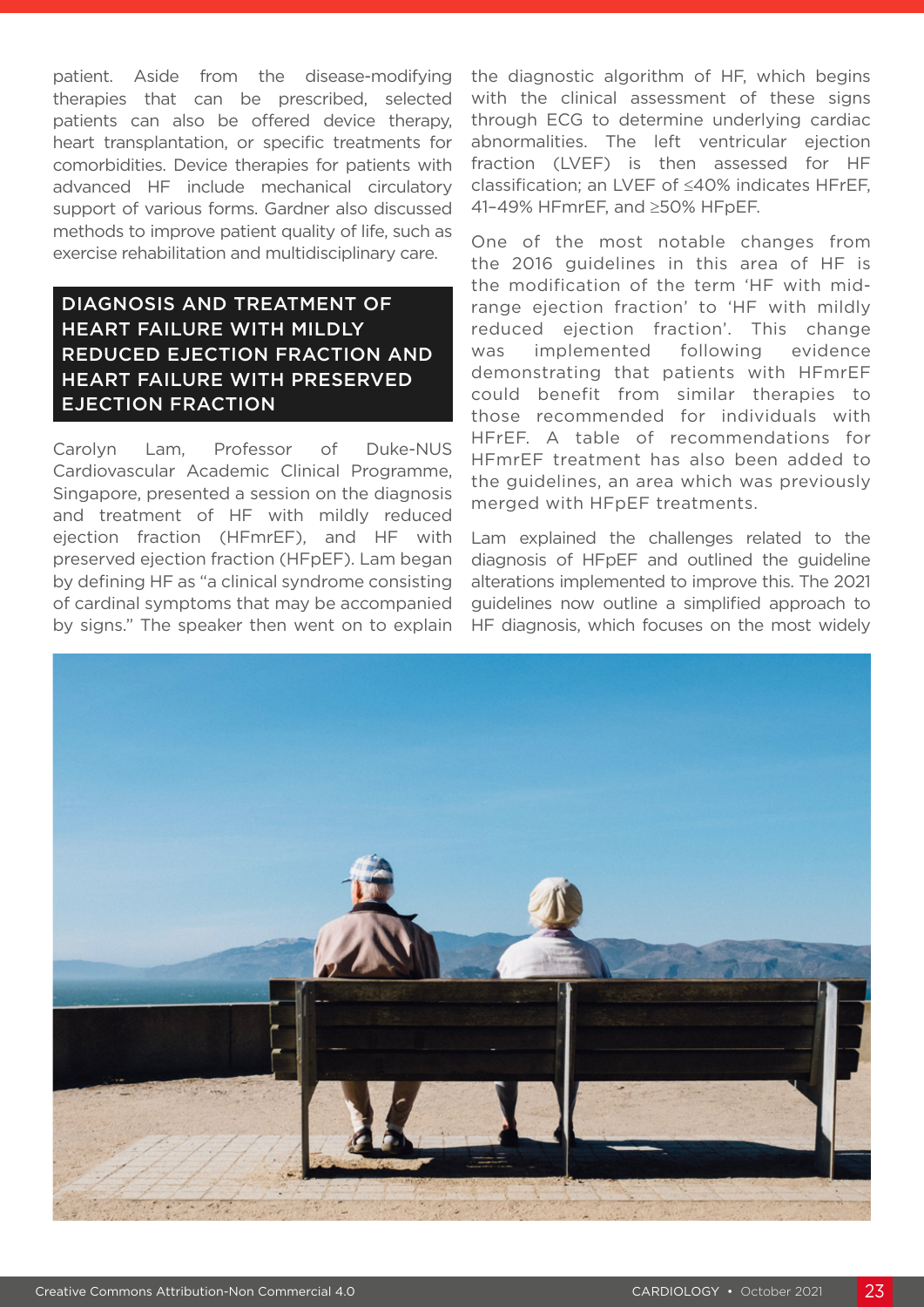used and accessible diagnostic methods. Patients with HFrEF who experience an improvement in LVEF (≥50%) are now described as having 'recovered HFrEF', rather than HFpEF. Although some improvements have been observed in some cases, no treatments have yet reduced mortality or morbidity in patients with HFpEF. Treatments are under ongoing revisions, and recommendations such as reducing body weight in obese patients continue to be advised where appropriate.

#### NEW RECOMMENDATIONS FOR COMORBIDITIES

Marianna Adamo, Interventional Cardiologist at the ASST Civil Hospital of Brescia, Italy, discussed the 2021 ESC guidelines for comorbidities associated with HF. Adamo began by outlining the management of cardiovascular comorbidities in HFrEF, including atrial fibrillation. The revised guidelines recommend anticoagulation therapy, treatment of triggers, and optimisation of HF therapies in all patients with atrial fibrillation and HFrEF. Further treatment strategies were also recommended depending on the individual case and stability of the patient. Adamo then explored therapies for chronic coronary syndrome and valvular heart disease, before discussing non-cardiovascular comorbidities. In patients with Type 2 diabetes mellitus and HF, SGLT2 inhibitors have been recommended to reduce hospitalisations, adverse cardiovascular events, and death. Other common comorbidities discussed included iron deficiency and cancer. Adamo also presented the new algorithms for the management of myocarditis and amyloidosis.

### ADVANCED AND ACUTE HEART FAILURE

In the final presentation, Ovidiu Choincel, Professor at the Iliescu Institute for Emergency Cardiovascular Diseases, Bucharest, Romania, explored the guidelines for advanced and acute HF. A new definition for advanced HF was provided, which is now described as a "distinct clinical entity in the progression of heart failure." The

revised ESC guidelines also outline specific criteria that must be met in order for a condition to be classed as advanced HF, and provide new recommendations for device therapies and heart transplants. For the first time, organisational issues related to patient referral in advanced HF centres have been addressed, and the criteria for referral defined. End-of-life care was also considered, with an emphasis on ensuring the best quality of life for patients.

> *"One of the most notable changes from the 2016 guidelines in this area of HF is the modification of the term 'HF with midrange ejection fraction' to 'HF with mildly reduced ejection fraction.'"*

Acute HF has consistently been defined as a 'rapid onset' condition by past guidelines. Choincel explained how research has now identified that worsening symptoms may also appear gradually, causing a shift in definition of the disease. He went on to identify acute HF as a multi-event disease and presented a revised definition that characterises acute HF as "the rapid or gradual onset of symptoms of HF, severe enough to seek urgent medical attention and leading to an unplanned hospital admission or an emergency department visit." Results from clinical trials GALACTIC-HF and ELISABETH showed no benefit from early sustained vasodilation for those with HF, which led to a decrease in guideline classification for vasodilators. Although the classification for vasoconstrictors has remained the same, the revised guidelines have removed the recommendation of epinephrine following the OptimaCC trial, which presented an increase in refractory cardiogenic shock in patients treated with this drug.